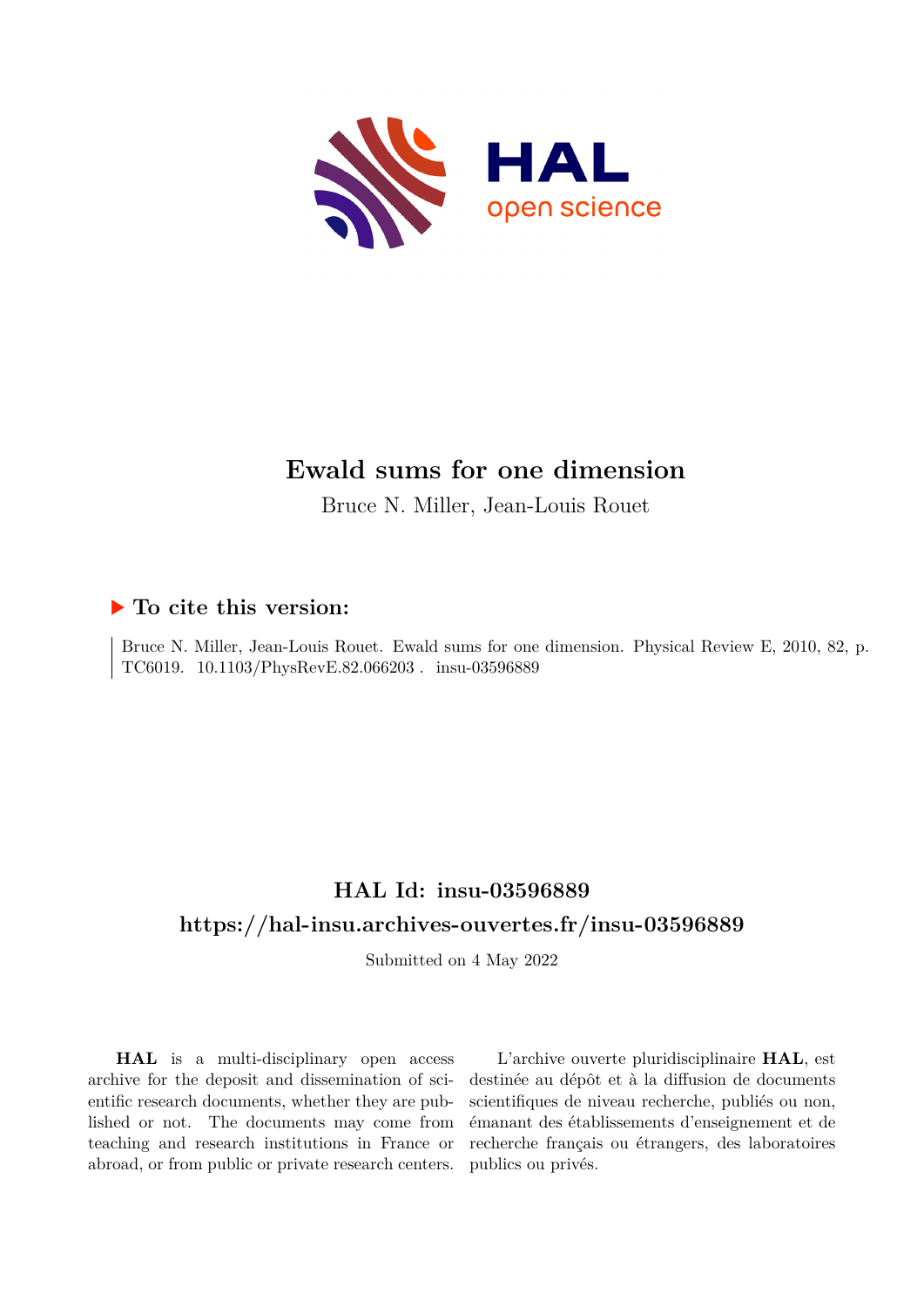### **Ewald sums for one dimension**

Bruce N. Miller\*

*Department of Physics and Astronomy, Texas Christian University, Fort Worth, Texas 76129, USA*

Jean-Louis Rouet

*Institut des Sciences de la Terre d'Orléans, UMR 6113 CNRS, Université d'Orléans, OSUC, 1A, rue de la Férollerie, F-45071 Orléans Cedex 2, France*

(Received 19 July 2010; published 6 December 2010)

We derive analytic solutions for the potential and field in a one-dimensional system of masses or charges with periodic boundary conditions, in other words, Ewald sums for one dimension. We also provide a set of tools for exploring the system evolution and show that it is possible to construct an efficient algorithm for carrying out simulations. In the cosmological setting we show that two approaches for satisfying periodic boundary conditions—one overly specified and the other completely general—provide a nearly identical clustering evolution until the number of clusters becomes small, at which time the influence of any size-dependent boundary cannot be ignored. Finally, we compare the results with other recent work with the hope to provide clarification over differences these issues have induced.

DOI: [10.1103/PhysRevE.82.066203](http://dx.doi.org/10.1103/PhysRevE.82.066203)

PACS number(s):  $05.45 - a$ 

#### **I. INTRODUCTION**

One-dimensional models play an important role in physics. While they are of intrinsic interest, they also provide important insights into higher-dimensional systems. Onedimensional plasma and gravitational systems were the first *N*-body systems simulated with early computers  $[1-4]$ . Plasma systems were used to investigate the Debye screening and thermodynamic equilibrium. In contrast, although the force law is similar, it was found that the evolution of gravitational systems toward equilibrium is extremely slow and still is not completely explained  $[5-9]$ . Recently, spinoffs of these models that, in some cases, are more amenable to computer simulation have been studied in great depth [10,11]. Three-dimensional dynamical simulations are an important component of modern cosmology. Starting from the precise initial conditions provided by observations of the cosmic background radiation  $[12]$ , various model predictions can be compared with what we observe in "today's universe" [13]. It was shown by Rouet *et al.* that, in common with the observed positions of galaxies, a cosmological version of the one-dimensional gravitational system exhibits hierarchical clustering and fractal-like behavior  $[14,15]$ . Since then we, as well as others, have pursued different one-dimensional cosmological models, finding important attributes such as power-law behavior of both the density-fluctuation power spectra and two-body correlation function, in addition to the influence of dark energy  $\left[16-21\right]$ . In specific applications, for both plasma and gravity, it is preferable to adopt periodic boundary conditions because they avoid special treatment of the boundary and therefore best mimic a segment of the extended system  $[13,22-24]$ . However, since they act as a lowpass filter, no information supported on wavelengths larger than the system size is available. Therefore, in the context of plasma and gravitational systems, as well as in the Vlasov

limit  $[25]$ , it is necessary to have a sufficiently large system that contains many Jeans' (or Debye) lengths [26].

In both plasma and gravitational physics, a large class of one-dimensional models is defined by a potential energy that satisfies Poisson's equation. In three dimensions they are represented by embedded systems of parallel sheets of mass or electric charge that are of infinite extent. From Gauss' law, the field from such an element is directed perpendicular to the surface and has a constant value, independent of the distance, and proportional to the mass or charge density (per unit area). In a linear array of sheets of equal mass or charge density, the force on a given sheet is then simply proportional to the difference between the number of sheets on the left and right. Problems with this formulation arise in specific applications where it is necessary to assume periodic boundary conditions, where the motion takes place on a torus. A particular case arises in constructing a 1+ 1-dimensional model of the expanding universe. In the cosmological setting, astrophysicists consider a segment of the universe that is following the average expansion rate. They assume that it is large enough to contain many clusters, but small enough that Newtonian dynamics is adequate to describe the evolution  $[27]$ . Comoving coordinates, in which the average density remains fixed, are employed, and it is assumed that the system obeys periodic boundary conditions [22,23]. In comoving coordinates fictitious forces appear, analogous to the Coriolis force in a rotating system. The source of the apparent gravitational field arises from the difference between the actual matter distribution and a negative background density. To compute the force on a particle in three-dimensional systems it is possible to carry out "Ewald" sums over the positions of all the other particles in both the system and all its periodic "replicas"  $[24,28]$ . In one dimension, because the field induced by a particle (mass or charge sheet) is constant, the solution is not obvious. At first glance it appears that the force is due to the difference between infinities and, at second glance, in the cosmological setting, that the negative background should exactly cancel with the \*b.miller@tcu.edu; http://personal.tcu.edu/bmiller force due to the particles in each replica. Thus, the problem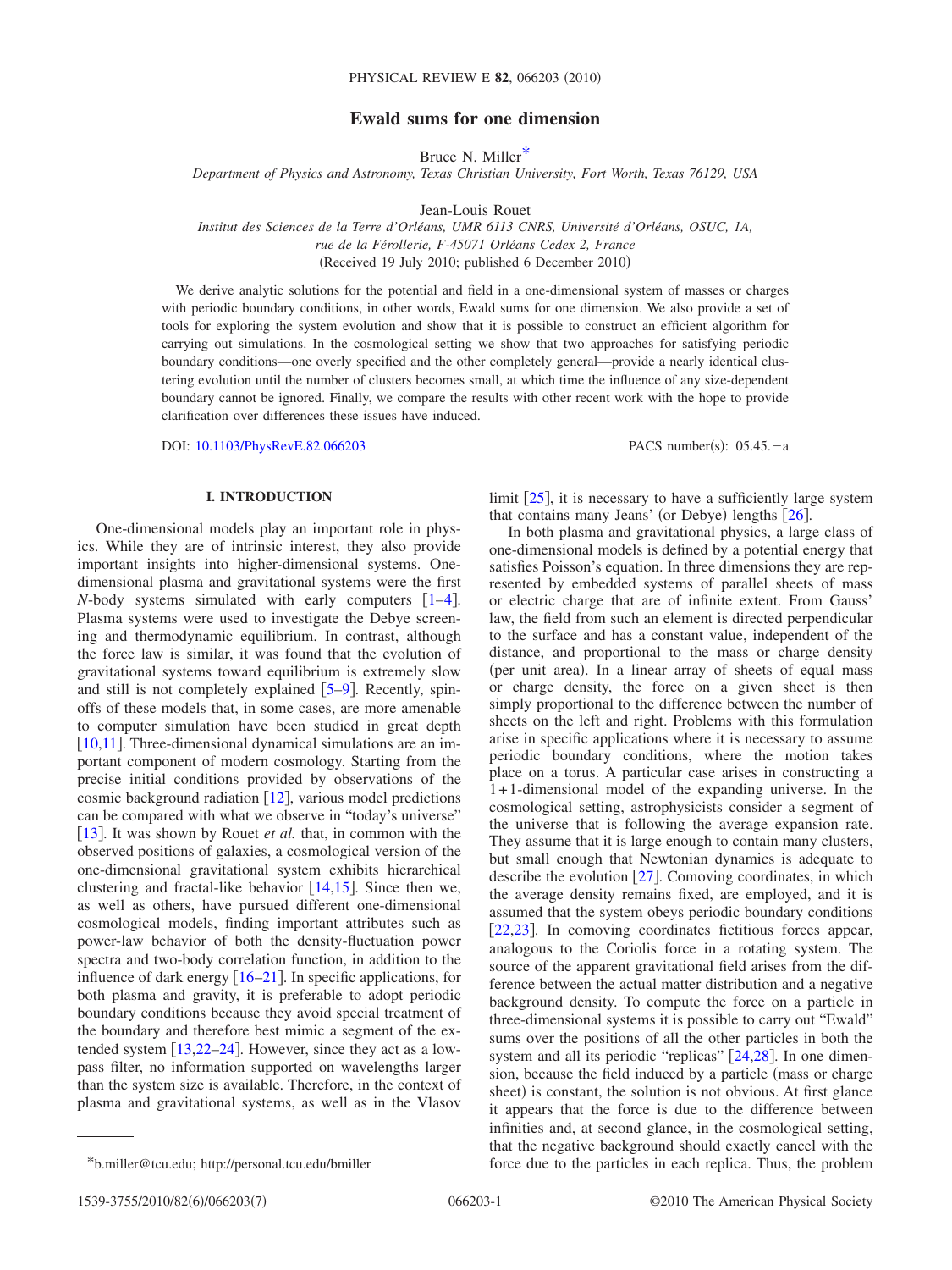is fraught with ambiguity. To get a different twist, consider the fact that, in a periodic system, we are describing motion on a torus, so that there is no clear distinction between left and right. In order to provide conclusive solutions to these problems, in the following pages we will follow the approach used by Kiessling in showing that the "so-called" Jeans swindle is, in fact, legitimate and not a swindle at all [29]. For clarity we will focus on the gravitational example.

#### **II. PERIODIC BOUNDARY CONDITIONS**

Let  $\rho(x)$  be a periodic mass density (mass density per unit length) of the one-dimensional system with period 2L so that  $\varrho(x+2L) = \rho(x)$ . In addition write  $\rho(x) = \rho_0 + \sigma(x)$ , where  $\varrho_0$ represents the average of  $\rho(x)$  over one period and  $\sigma(x)$  is the periodic fluctuation. If, instead, the total mass was bounded, we could compute the potential in the usual way. The potential function for a unit mass located at  $x'$  is simply  $2\pi G|x-x'|$  so we would normally write

$$
\Phi(x) = 2\pi G \int |x - x'| \rho(x') dx', \qquad (1)
$$

where the integration is over the whole line. Clearly, in the present situation, this will not converge. Following Kiessling [29] we introduce the screening function  $exp(-\kappa |x-x'|)$  and define  $\Psi$  by

$$
\Psi(x,\kappa) = 2\pi G \int |x - x'| \exp(-\kappa |x - x'|) \rho(x') dx'.
$$
 (2)

For mass densities of physical interest, for example, for both bounded functions as well as delta functions,  $\Psi$  clearly exists in the current case as long as  $\kappa > 0$ . The contribution from the average, or background, term is quickly determined,

$$
\Psi_0 = 2\pi G \left( -\frac{\partial}{\partial \kappa} \right) \int \exp(-\kappa |x - x'|) \rho_0 dx' = 4\pi G \rho_0 / \kappa^2,
$$
\n(3)

and is independent of position. Therefore, although it blows up in the limit  $\kappa \rightarrow 0$ , since  $\rho_0$  is translation invariant,  $\Psi_0$ makes no contribution to the gravitational field. On the other hand, we can formulate the contribution to  $\Psi$  from  $\sigma(x)$ , say  $\Psi_{\sigma}$ , and show that it is well behaved in this limit.

#### **A. Fourier representation of the potential and field**

Since the density fluctuation  $\sigma$  is a mass-neutral periodic function, we may represent  $\sigma(x)$  as a Fourier series,

$$
\sigma(x) = \sum_{n}^{\prime} c_n \exp(i \pi nx/L), \qquad (4)
$$

where the prime indicates that there is no contribution from  $n=0$ . Inserting into Eq. (2) we find

$$
\Psi_{\sigma}(x,\kappa) = 2\pi G \sum_{n}^{\dagger} c_n b_n \exp(i\pi nx/L), \tag{5}
$$

$$
b_n = \int |x - x'| \exp(-\kappa |x - x'|) \exp[i n \pi (x' - x) / L] dx'
$$
  
= 
$$
\int |u| \exp(-\kappa |u|) \exp[(in \pi u) / L] du
$$
  
= 
$$
\int |u| \exp(-\kappa |u|) \cos(n \pi u / L) du
$$
  
= 
$$
2 \int_0^\infty u \exp(-\kappa u) \cos(n \pi u / L) du = 2 \frac{\kappa^2 - (\pi n / L)^2}{[\kappa^2 + (\pi n / L)^2]^2}.
$$

Now, taking the limit  $\kappa \rightarrow 0$ , we find a general expression for the periodic potential  $\phi(x)$ ,

$$
\phi(x) = -4\pi G \sum_{n}^{\prime} c_n (L/\pi n)^2 \exp(i\pi nx/L) \tag{6}
$$

and for the gravitational field  $E(x)$ ,

$$
E(x) = -\frac{\partial \phi}{\partial x} = 4\pi G i \sum_{n}^{\prime} c_n (L/\pi n) \exp(i\pi n x/L). \tag{7}
$$

Thus, for a periodic distribution of mass, the gravitational field is well defined. We can think of it as arising from both the mass in the primitive cell  $(-L \le x \le L)$  and the contribution from the infinite set of replicas or images. We see immediately that it is a solution of the Poisson equation, from which the result can also be obtained more directly from linear independence. For the sake of comparison, it is worth calculating the field contributed by the primitive cell alone. This is simply proportional to the difference in the mass on the right and left of the position *x*,

$$
E_p(x) = 2\pi G \int_{-L}^{L} \sigma(x') [\Theta(x'-x) - \Theta(x-x')], \qquad (8)
$$

where  $\Theta$  is the usual step function. Substituting for  $\sigma(x)$  we find

$$
E_p(x) = 4\pi G i \sum_{n} c_n (L/\pi n) [\exp(i\pi nx/L) - (-1)^n].
$$
 (9)

While  $E_p(x)$  and  $E(x)$  are very similar, there is an important difference: the former is forced to vanish at the end points,  $x = \pm L$ , for all allowed mass distributions within the primitive cell. This result is expected since we only take into account the field of a neutral slice. Therefore, in the general case,  $E_p(x)$  cannot represent the field on a circle (one torus).

So far, our treatment is quite general and applies to any one-dimensional periodic mass (or charge) distribution. To gain further insight and make contact with recent work, let us focus on the situation where the sources are 2*N* discrete equal-mass points (sheets) with positions  $x_j$  that live on the torus with the coordinate boundary points at *x*=*L* and −*L* identified. Then, in the primitive cell, the density fluctuation is

$$
\sigma_p(x) = m \sum_{j=1}^{2N} \left[ \delta(x - x_j) - \frac{1}{2L} \right],
$$
 (10)

from which we may easily calculate the Fourier coefficients,

where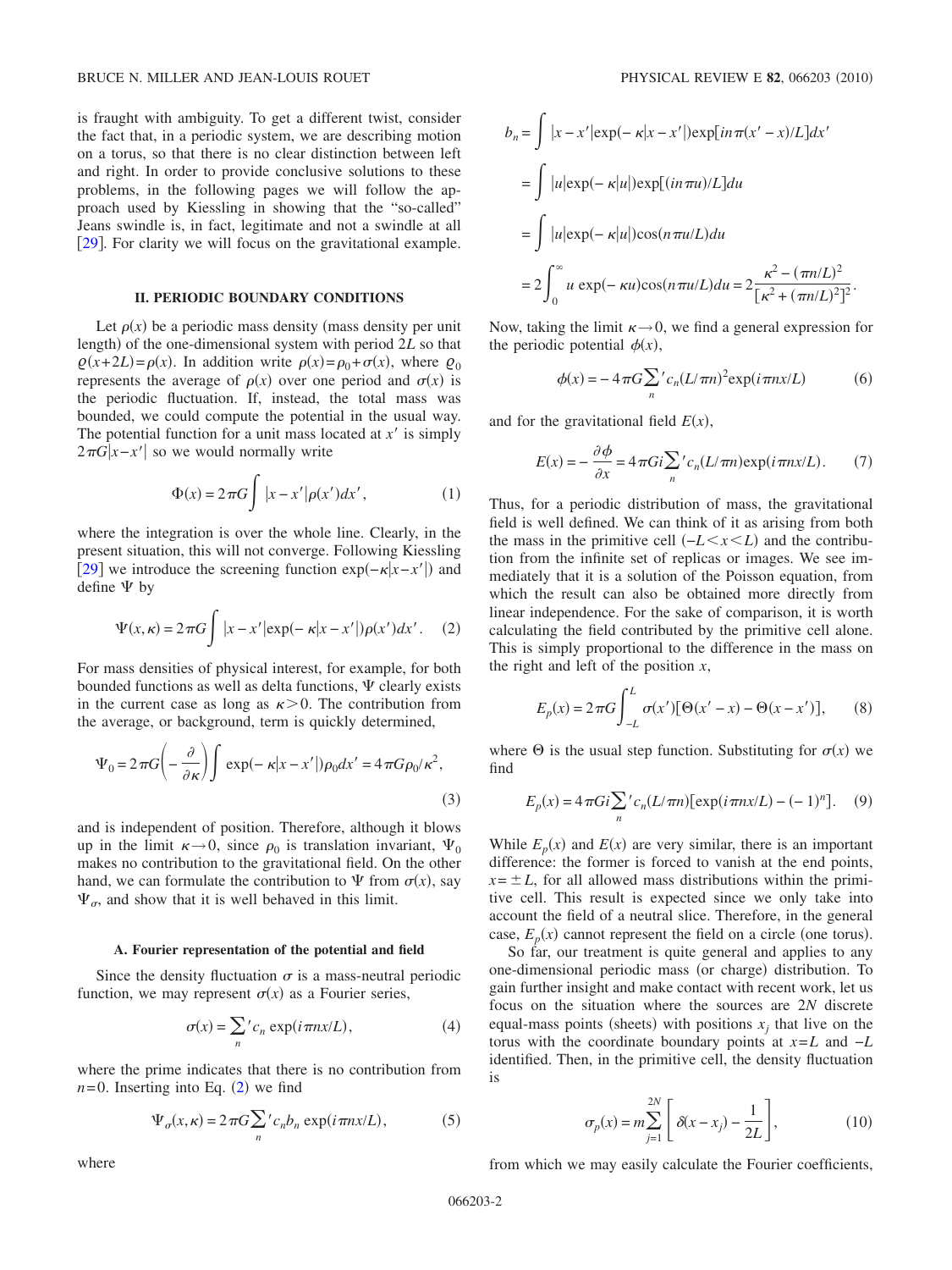$$
c_n = \frac{1}{2L} \int_{-L}^{L} \exp(-i\pi nx'/L)\sigma_p(x')dx'
$$
  
= 
$$
\frac{m}{2L} \sum_{j=1}^{2N} \exp(-i\pi nx_j/L),
$$
 (11)

for  $n \neq 0$ . Then the gravitational potential and field consist of the contribution from the primitive cell and all the replicas. From Eqs.  $(6)$  and  $(7)$  they reduce to

$$
\phi(x) = -4\pi mGL \sum_{j=1}^{2N} \sum_{n=1}^{\infty} (1/\pi n)^2 \cos[\pi n(x - x_j)/L],
$$
\n(12)

$$
E(x) = -\frac{\partial \phi}{\partial x} = -4mG \sum_{j=1}^{2N} \sum_{n=1}^{\infty} (1/n) \sin[\pi n (x - x_j)/L].
$$
\n(13)

Thus, the Fourier representations of the periodic potential and field are straightforward.

#### **B. Direct summation over replicas**

In the case of three dimensions one cannot do much better than Eqs.  $(12)$  and  $(13)$  since the Ewald sums cannot be represented as simple analytic functions  $[28]$ . Fortunately, in the present case, we can improve on this situation. Consider a single particle of mass *m* located at *x*1. By summing over replicas, we can compute its contribution to the screened potential  $\Psi(x,\kappa)$  directly,

$$
\Psi(x,\kappa) = 2\pi m G \sum_{r=-\infty}^{\infty} |x - x_1 - 2rL|\exp(-\kappa|x - x_1 - 2rL|)
$$
\n(14)

$$
=2\pi mG\left(-\frac{\partial}{\partial\kappa}\right)_{r=-\infty}^{\infty}\exp(-\kappa|y_1-2rL|),\qquad(15)
$$

$$
=2\pi mG\left(-\frac{\partial}{\partial\kappa}\right)\sum_{r=-\infty}^{\infty}\{\exp[-\kappa(y_1-2rL)]\Theta(y_1 -2rL)+\exp[\kappa(y_1-2rL)]\Theta(-y_1+2rL)\},\quad(16)
$$

where  $y_1 = x - x_1$ . Choose integers  $r_<(y_1)$  and  $r_>(y_1)$  such that  $r_{\leq} \leq v_1 / 2L \leq r_{\geq} = r_{\leq} + 1$ , i.e.,  $v_1 / 2L$  is bounded from below and above by this pair of adjacent integers. Then,

$$
\sum_{r=-\infty}^{\infty} \exp[-\kappa(y_1 - 2rL)]\Theta(y_1 - 2rL)
$$
  
=  $\exp[-\kappa(y_1 - 2r_{0})]\sum_{s=-\infty}^{0} \exp(\kappa 2Ls)$  (17)

and similarly for the second sum in Eq.  $(16)$ . Therefore, each of the sums in Eq.  $(16)$  can be evaluated in terms of a geometric series to obtain the screened potential

$$
\Psi_{\sigma}(x,\kappa) = 2\pi m G \left( -\frac{\partial}{\partial \kappa} \right) \{ [\exp(-\kappa Y_{<}) + \exp(+\kappa Y_{>})]/[1 - \exp(-2\kappa L)] - 1/\kappa L \}, \tag{18}
$$

where  $Y_{<} = y_1 - 2r_{<} L$ , etc., and we have subtracted the contribution from the average or background density, *m*/2*L*. Evaluating the derivative and then taking the limit  $\kappa \rightarrow 0$ , we obtain the gravitational potential  $\phi_1$  due to a single particle at *x*1,

$$
\phi_1(x) = -\frac{\pi m G}{2L} (Y^2 > + Y^2 <).
$$
 (19)

It is important to recognize that  $\phi_1(x)$  is a periodic function of its argument and can be evaluated anywhere on the periodic extension of the torus, i.e., on the real line. As physicists we are typically interested in values of  $x$  and  $x_1$  in the primitive cell, i.e., for  $-L \leq x, x_1 \leq L$  with the points at  $x = \pm L$  identified. Then we quickly find that for  $y_1 \ge 0$ , 0  $\leq$  *y*<sub>1</sub>/2*L* < 1, whereas for *y*<sub>1</sub> < 0, *y*<sub>1</sub>/2*L* is sandwiched between  $[-1,0)$ . Either way, the potential  $\phi_1$  and therefore the field  $E_1$  can be represented as

$$
\phi_1(x) = 2\pi m G \left[ |x - x_1| - \frac{1}{2L}(x - x_1)^2 \right],\tag{20}
$$

$$
E_1(x) = -\frac{\partial \phi_1}{\partial x} = 2\pi m G \left[ \frac{1}{L}(x - x_1) + \Theta(x_1 - x) - \Theta(x - x_1) \right].
$$
\n(21)

Thus, in addition to the direct contribution from the mass located at  $x_1$ , there is an additional quadratic term in the potential and linear term in the field. Although these contributions are simple, care must be taken in their interpretation. They are not, respectively, equal to the potential and field contributed by the component of the background located between the point of application *x* and the location of the source  $x_1$  but rather twice as large.

A number of observations are in order. First of all, it is obvious that these functions reproduce exactly the Fourier series derived above for the case of a single particle. Second, in the limit  $L \rightarrow \infty$ , they reduce to the familiar results on the line. Third, they are strictly functions of the displacement *x*  $-x_1$ . This is important as all points on the torus are equivalent: there are no special positions or intervals. Fourth, it is not necessary to distinguish which direction the distance between the points  $x$  and  $x_1$  is measured. Going in either direction around the torus yields the same value of  $\phi_1$ . Fifth, defining  $\Theta(0) = \frac{1}{2}$ , the field vanishes at both  $x = x_1$  and at *x*  $=x_1 - L \mod (2L)$ , i.e., half way around the torus. Finally, when  $x_1$  traverses the point at *L* and reappears at  $-L$  or vice versa, there is no change in the field at *x* as we would expect from the physics.

#### **C. Symmetry-based derivation**

In the above we have employed the machinery of a screening function to obtain the desired result. While it has all the right properties, it is worth asking if we could have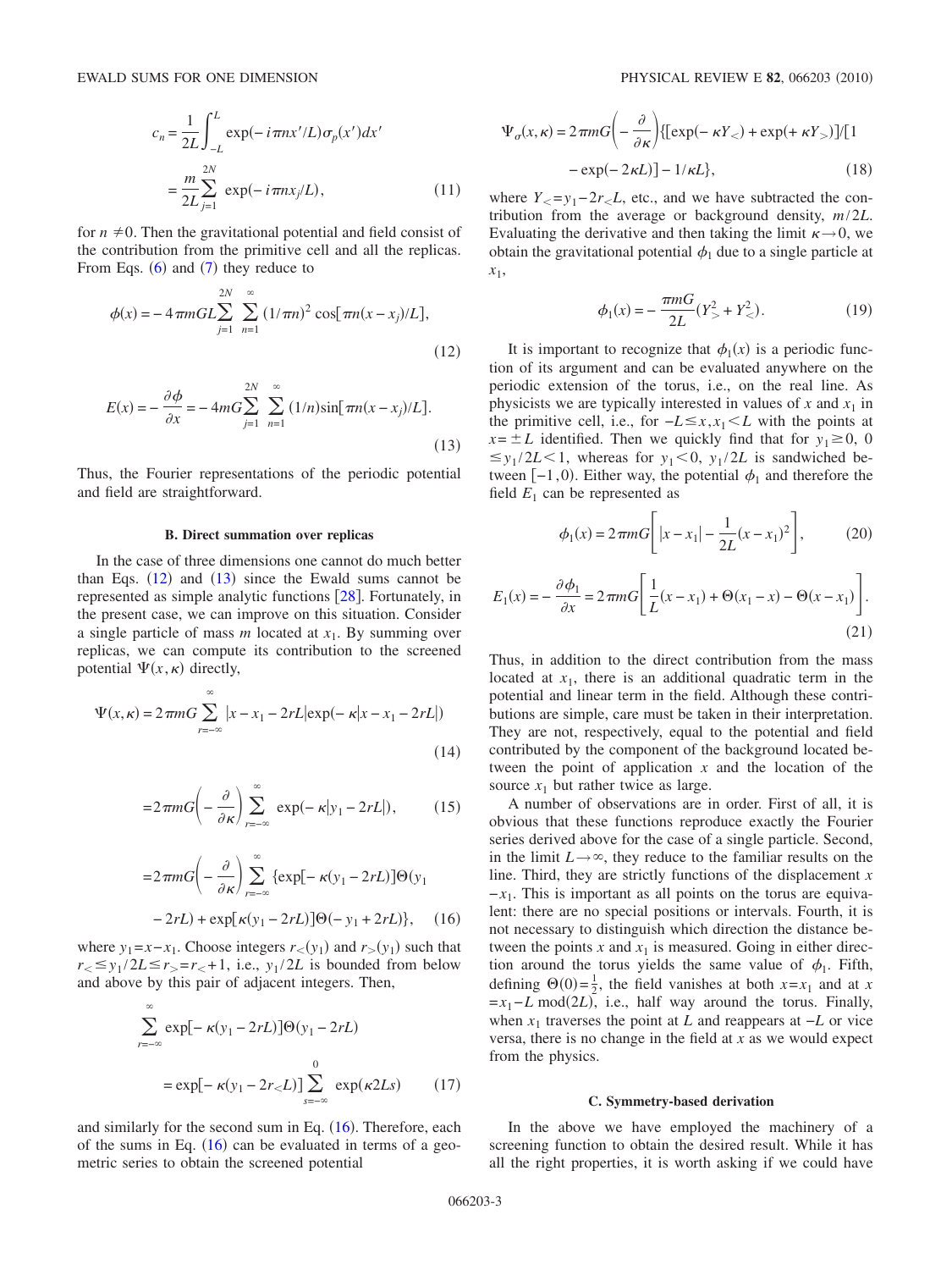obtained it from a simpler route. We seek a solution of Poisson's equation for a single mass located at *x*1,

$$
\frac{\partial^2 \phi}{\partial x^2} = 4\pi G \sigma(x),\tag{22}
$$

where, in the primitive cell,

$$
\sigma = \sigma_p(x) = m \left[ \delta(x - x_1) - \left(\frac{1}{2L}\right) \right].
$$
 (23)

The general solution is

$$
\phi(x) = 2\pi m G \left[ |y_1| - \frac{1}{2L} y_1^2 + b y_1 \right],\tag{24}
$$

yielding

$$
E(x) = -\frac{\partial \phi}{\partial x} = 2\pi m G \left[ \frac{1}{L}(y_1) - \Theta(y_1) + \Theta(-y_1) + b \right],
$$
\n(25)

where *b* is an arbitrary constant, as before  $y_1 = x - x_1$ , and we have chosen the additive constant in the expression for  $\phi$ such that  $\phi(x=x_1)=0$ . Symmetry requires that there is no preferred direction on the torus. Therefore, regardless of the location of the mass at  $x_1$ , the average of the field in  $[-L, L]$  must vanish. Then we immediately obtain *b*=0 and the results given in Sec. II B. We could also have arrived at this conclusion by noting that, for the same reason,  $\phi(x)$  can only depend on the distance between  $x$  and  $x_1$ . Finally, the requirement that  $\phi(L) = \phi(-L)$  also demands the same conclusion. The fact that our limiting procedure, which is based on an exponential screening function, leads to a unique solution of the Poisson equation increases our confidence that the choice of a different screening function, e.g., a Gaussian, would not result in a different potential or field.

For the sake of comparison and to understand the connection with other recent work, it is worthwhile to consider  $E_{1p}(x)$ , the field generated solely by  $\sigma_p$ , the charge distribution in the primitive cell. This would be the correct field if the net contribution from each replica vanished. We quickly find

$$
E_{1p}(x) = 2\pi m G \left[ \frac{1}{L} x + \Theta(x_1 - x) - \Theta(x - x_1) \right].
$$
 (26)

Among other problems, note that it does not satisfy the symmetry requirements discussed above. We will return to this formulation in the ensuing discussion.

#### **III.** *N***-BODY SIMULATION**

In carrying out a simulation, we need to know the field acting on each particle. Summing over all the contributions, the total field at *x* arising from the complete system of particles is then simply

$$
E(x) = 4\pi mG \left[ \frac{N}{L}(x - x_c) + \frac{1}{2} [N_R(x) - N_L(x)] \right],
$$
 (27)

where, in Eq.  $(27)$ ,  $x_c$  is the center of mass of the 2*N* particles in  $[-L, L)$  and  $N_R(x)$ ,  $N_L(x)$  are the number of particles to

the right (left) of *x* counted on the segment  $[-L, L)$ . Since, from Eq.  $(21)$ , the field from a single particle vanishes at its location, Eq.  $(27)$  gives the correct field acting on each particle, i.e.,  $E_j = E(x = x_j)$ . The presence of the center of mass in Eq.  $(27)$  means that the instantaneous field experienced by each particle depends on the dipole moment of the system. The dependence on the center of mass is essential as it ensures that when a particle passes from  $x=L$  to  $x=-L$  or vice versa, there is no change in the field experienced by each particle. This was recognized as a basic problem in simulations of the one-dimensional single-component plasma some time ago (see  $[30]$  reprinted in  $[1]$ ). Perhaps the correct mathematical form of the field was not known. In order to avoid discontinuous jumps in the field, a polarization charge was artificially induced at the system boundaries and was changed whenever a particle "switched sides." In this way the boundaries were seen as initially neutral reservoirs of particles. When a system particle enters one reservoir, another particle escapes from the other, so the boundaries are no longer neutral.

For systems of interest the equations of motion of the system of particles can frequently be cast in the form

$$
\frac{dx_j}{dt} \equiv v_j, \quad \frac{dv_j}{dt} + \gamma v_j = E(x_j), \tag{28}
$$

where the value of the friction constant  $\gamma$  depends on the particular model  $\left[20,21\right]$ . In the cosmological setting the time has been rescaled to retain the simplicity of the equations of motion and increases exponentially with the comoving time coordinate [21,31]. By carefully summing over the index *j* we find that the velocity of the center of mass obeys the simple equation

$$
\frac{dx_c}{dt} \equiv v_c, \quad \frac{dv_c}{dt} + \gamma v_c = 0.
$$
 (29)

When a particle traverses the coordinate boundary at  $x = L$  the center of mass changes discontinuously. However, the center-of-mass velocity is a smooth function of time so the first-order equation for  $v_c(t)$  can be integrated immediately:  $v_c(t) = v_c(0) \exp(-\gamma t)$ . In particular, for the special case where the center of mass is initially at rest, its velocity maintains its initial value. On the other hand,  $x_c(t)$  will change abruptly with each boundary traversal.

In carrying out a simulation it is necessary to obtain the crossing times of adjacent particles. Starting at *x*=−*L*, label the particles according to their order so that  $x_{2N}$  >  $\cdots$  >  $x_{i+1}$  $>$ *x<sub>i</sub>* $>$   $\cdots$   $>$ *x*<sub>1</sub> and define *z<sub>i</sub>*=*x<sub>i+1</sub>*−*x<sub>i</sub>*, the displacement between the adjacent particles. Then from Eqs.  $(27)$  and  $(28)$ we find that  $z_i$  obeys

$$
w_j \equiv \frac{dz_j}{dt}, \quad \frac{dw_j}{dt} + \gamma w_j = 4 \pi m G \left(\frac{N}{L} z_j - 1\right) \tag{30}
$$

for *j*=1,...,2*N*− 1. To complete the ring we continue in the same sense and determine the rate of change of the displacement between  $x_{2N}$  and  $x_1$ , that is,  $2L + x_1 - x_{2N} \equiv z_{2N}$ , and find that it too conveniently satisfies Eq.  $(30)$ . Thus, by defining a positive direction or orientation on the torus, we can keep track of the all the relative positions between nearest-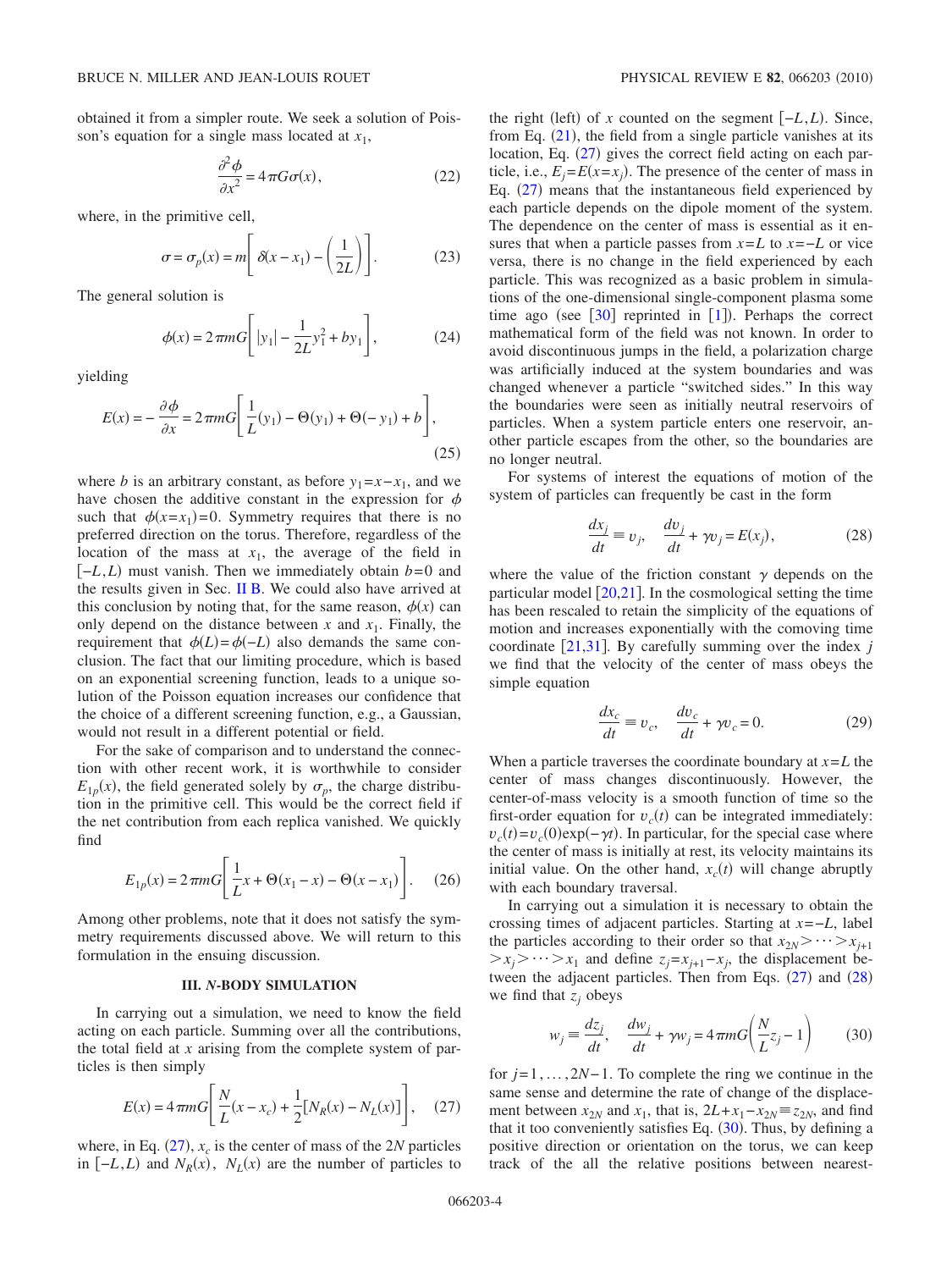#### EWALD SUMS FOR ONE DIMENSION **PHYSICAL REVIEW E 82**, 066203 (2010)



FIG. 1. Snapshots of the density and phase space at different times for a symmetric system (left) and a periodic system (right). The initial positions and velocities of all particles are the same for both simulations.

neighbor particle pairs subject to the constraints

$$
\sum_{1}^{2N} z_j = 2L, \quad \sum_{1}^{2N} w_j = 0. \tag{31}
$$

Since from Eq.  $(29)$  we already know the velocity of the center of mass  $v_c$ , we can invert the set  $\{w_i\}$  and  $v_c$  to obtain the particle velocities  $v_j$  at any time using a matrix inversion given by Rybicki [32]. Conceptually, since the particles have equal mass, except for labels, they appear to experience elastic collisions with their neighbors. When the positions of a pair of particles cross, the particles exchange accelerations, but the velocities are continuous. At such an event the labels of the particle pair are exchanged to maintain the ordering in the given direction. As time progresses we see that, for this completely ordered system, when  $z_j = 0$ , i.e., when the *j*th and  $(j+1)$ st particles cross,  $w_j$  changes sign. Moreover, since the particle labels have been exchanged, the velocities of the two neighboring pairs,  $z_{j-1}$  and  $z_{j+1}$ , also change discontinuously, i.e.,  $w_{j-1} \rightarrow w_{j-1} + w_j$  and  $w_{j+1} \rightarrow w_{j+1} + w_j$  at the crossing time. This is all the information required to carry out a simulation. While we have focused on the gravitational system of equal masses, it is straightforward to extend the approach to the case of unequal masses, as well as to the single and two-component plasmas.

In Fig. 1, we present a series of snapshots from two recent simulations of a one-dimensional model of the expanding universe in comoving coordinates in which only gravitational forces apply. The model used was the one introduced originally by Rouet *et al.* [14,15], i.e., Eq. (28) with  $\gamma = \frac{1}{2}$ . Each simulation employs  $2^{12}$ −1 particles, and identical initial conditions were drawn from a uniform waterbag configuration in the  $\mu$  space. The dimensionless, scaled, unit of time is expressed in terms of Jeans' period and the dimensionless length is simply the number of particles  $[20,21]$ . It is important to keep in mind that the scaled time is an exponentially increasing function of the comoving time coordinate  $[21,31]$ . The left sequence shows the evolution under the symmetric version of the system as it was originally employed (see the discussion below), while the sequence on the right exhibits the evolution obtained with Eq.  $(27)$ . In each sequence, the left-hand column represents a histogram of positions, while the right-hand column shows the positions in the positionvelocity plane, i.e., what statistical physicists call  $\mu$  space and astrophysicists call phase space.

We observe an initial shrinkage in the phase plane due to the friction constant, followed by the breakup of the system into many small clusters that results from the intrinsic gravi-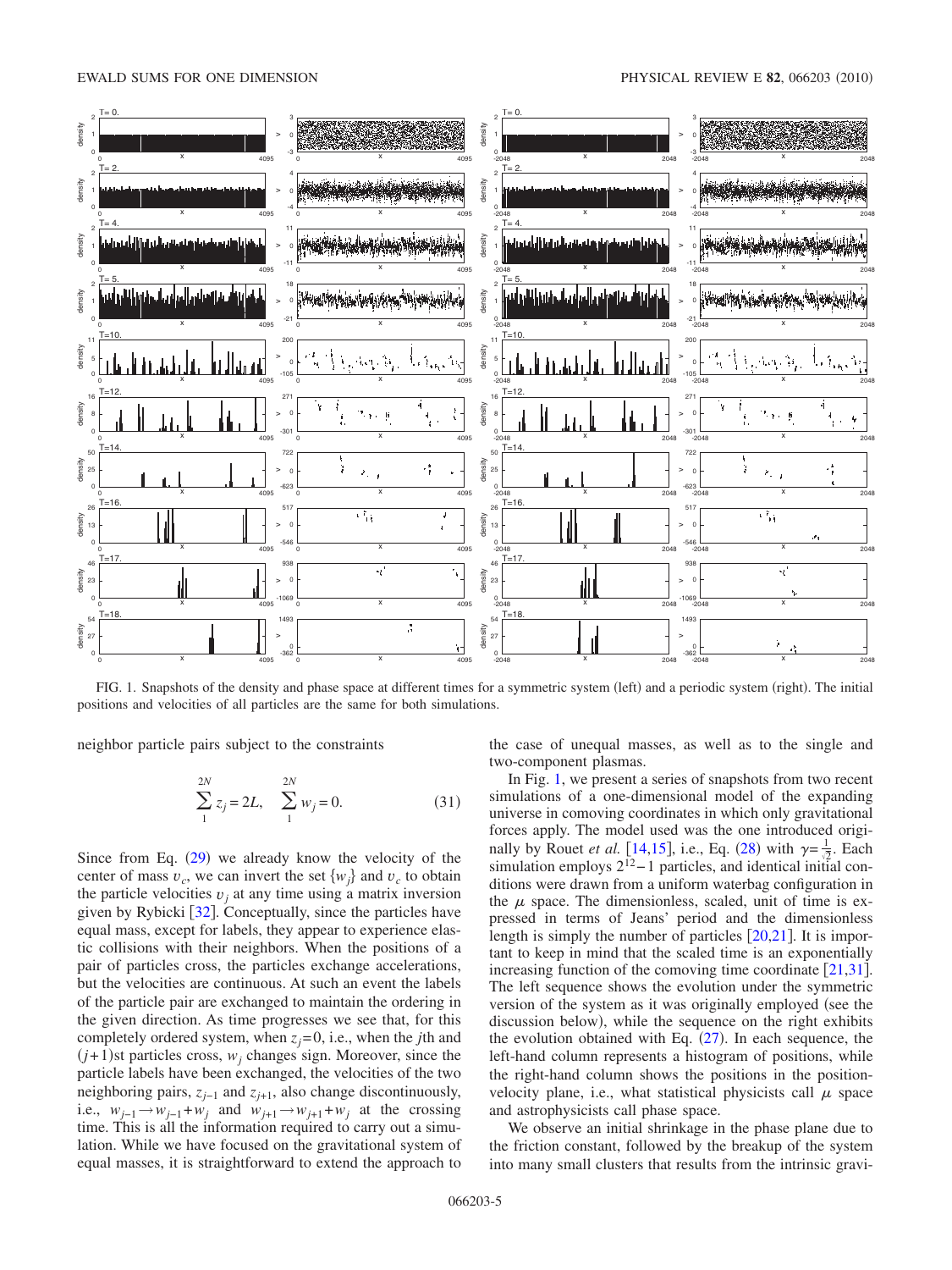

FIG. 2. Time evolution of the center of mass for a simulation containing 255 particles. Each time a particle crosses the coordinate system boundary there is a corresponding variation of unity.

tational instability  $[26]$ . As time progresses, in each case we observe the continual self-similar creation of larger clusters from smaller ones. Comparing the two snapshot sequences, we see that initially, and for some time, they are virtually identical. Before  $T = 10$  there is no discernable difference between the two runs in the location of cluster positions in the phase plane. Then, at  $T \approx 10$ , we do notice a minute difference between them. Even at *T*= 12 they are remarkably similar. Finally, at  $T \approx 14$ , we observe a noticeable difference between the runs: in the first sequence the few remaining clusters are slowly gathering toward the right-hand coordinate boundary, whereas in the second, they remain evenly dispersed throughout the system. This occurs because there is a natural bias in the original implementation of the model. By forcing the system to be symmetric, the motion effectively takes place in a fixed external potential proportional to  $-x^2$  (as explained below, for the symmetric system there is a "ghost" system of particles for  $x < 0$  that we do not display). Consequently, as the system loses "energy," matter naturally gathers near the right-hand coordinate boundary in the neighborhood of the potential minimum. In the second simulation the potential is translation invariant on the torus so there are no favored locations and the clusters remain uniformly dispersed. Notice that by the time we can see any significant differences, there are only about five clusters in the system so the boundaries are starting to play a role in the evolution. Thus, the simulation is no longer representative of the larger system. At earlier times, while the number of clusters was large, as we would intuitively anticipate, the boundaries had little effect. To illustrate the working of the algorithm, in Fig. 2 we plot the position of the center of mass for a small system (255 particles). We can see how  $x_c$  shifts in time. There are periods of little change, as well as periods of significant change, when a cluster or group encounters a coordinate boundary.

#### **IV. DISCUSSION AND CONCLUSIONS**

There is a long history of work on one-dimensional plasma models, both theoretical and computational, dating back to the 1960s  $[1,2]$ . Some papers explicitly discuss the case of periodic boundary conditions. As we pointed out earlier, in simulations of the single-component plasma, Eldridge and Feix employed a polarization field at the boundaries to control the discontinuities in the electric field  $\lceil 30 \rceil$ . In a review paper Kunz gave an analytical expression for the potential, but there is no derivation  $\lceil 33 \rceil$ . Periodic boundary conditions are required for cosmological simulations [22–24]. The first one-dimensional cosmological simulations were carried out by Rouet *et al.* [14,15]. To avoid the problem of introducing a "polarization" field at the boundaries, they assumed that the system was perfectly symmetric at all times, i.e., for every particle at  $x_i > 0$  with velocity  $v_j$  there is an image or ghost particle at position  $-x_j$  with velocity  $-v_j$ . When a particle reaches the coordinate boundary, the image particle is there to meet it. Thus, the 2*N*-particle system is equivalent to an *N*-particle system with  $0 < x < L$  with reflecting boundaries. Notice that this construction forces the center-of-mass position and velocity to vanish, simplifying the equations of motion [see Eq.  $(27)$ ].

In other one-dimensional simulations, Aurell *et al.* employed open boundaries  $[34,35]$ . In their studies an initially localized fluctuation interpenetrates a quiescent region. The field they employed is essentially given by Eq.  $(26)$ . Yano and Gouda  $[17]$ , as well as Tatekawa and Maeda  $[16]$ , employed the Zeldovich approximation  $\lceil 26 \rceil$ . Details concerning the type of boundary conditions employed were not discussed in these works but, in contrast with Eq.  $(27)$  above, the Zeldovich approximation, as normally derived, does not depend on the system center of mass. Gabrielli *et al.* studied the behavior of an infinite system of sheets perturbed from lattice positions  $[19]$ . They also employed the screening function introduced by Kiessling to obtain an analytical expression for the field so, in spirit, their work is closely related to ours. However, there is a surprising difference in the expression they obtained for the gravitational field for the case of periodic boundary conditions, which is also given by Eq. (26). Since it lacks the explicit dependence on  $x_c$ , it is not translation invariant on the torus and there is a discontinuity in the field when a particle passes through a coordinate boundary at  $x = \pm L$ . Consequently, it does not represent true motion on a torus. While it is tempting to contemplate that the reintroduction of particles that leave from  $x = L$  at  $x = -L$ and vice versa is adequate to guarantee periodic boundary conditions, this is not the case. An additional difficulty is that the field they present is self-referential, i.e., since  $E_{1p}(x)$  $=x_1 \neq 0$  [see Eq. (26)], the field generated by a single particle will induce an acceleration of itself.

In conclusion, we have derived analytic solutions for the potential and field in a one-dimensional system of masses or charges with periodic boundary conditions, i.e., the Ewald sums for one dimension. We have seen that each particle in such a system carries with it its own neutralizing background, without which the potential energy cannot be defined. For a system of particles, we have shown that the system polarization or the center of mass must be explicitly included in the force law. We have also provided a set of tools for exploring the system evolution and have shown that it is possible to construct an efficient algorithm for accomplishing this. In the cosmological setting we have shown that